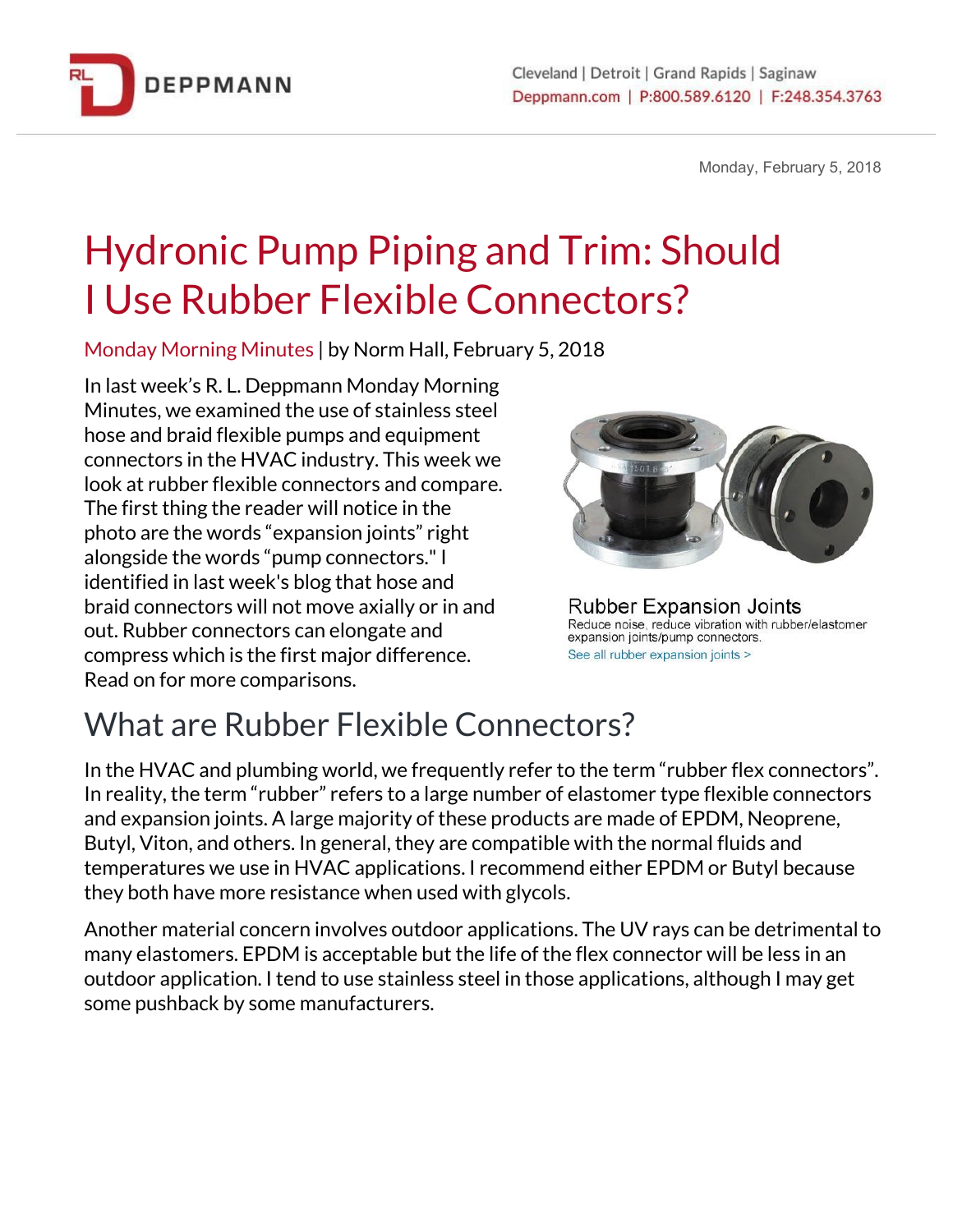## Movement in Rubber Connectors

When it comes to movement, rubber connectors are much better than stainless steel. In the last Monday Morning Minutes; Hydronic Pump Piping and Trim: Should I use a Stainless Steel Flexible Connector? it was clear that the hose and braid connectors needed to be lengthy in order to provide ½" or ¾" of lateral movement. In addition, they could not provide any axial movement. Rubber connectors are not as stiff and provide a great deal of movement. Let's look at three examples from Metraflex.



The first photo is a Metraflex Cablesphere. A 6" Cablesphere offers ½" of lateral movement along with 5/8" compression. It is only 6" face to face so it is compact.

The second photo is a Double Cablesphere and is called that for obvious reasons. This connector can have 1-1/2" of lateral movement and 2" of compression with only a 9" face to face height. This provides more movement than you should ever need in a pump connector.

The third photo is a Metraflex Model 100HT which can operate under a vacuum. This could be important on the suction side of a tower pump. Also, note that this connector does not have any cables or rods and those would have to be an included option.

#### Noise and Vibration Dampening Rubber Pump **Connectors**

Rubber connectors reduce noise transmission where stainless steel connectors do not. This can be an advantage when the mechanical equipment room is near a sensitive area. If noise is a concern, you should also look at pump and motor selections. Rubber connectors can also absorb cycling vibration much more than stainless steel. Again, you should not have vibration coming from a properly installed and operating centrifugal pump. The concern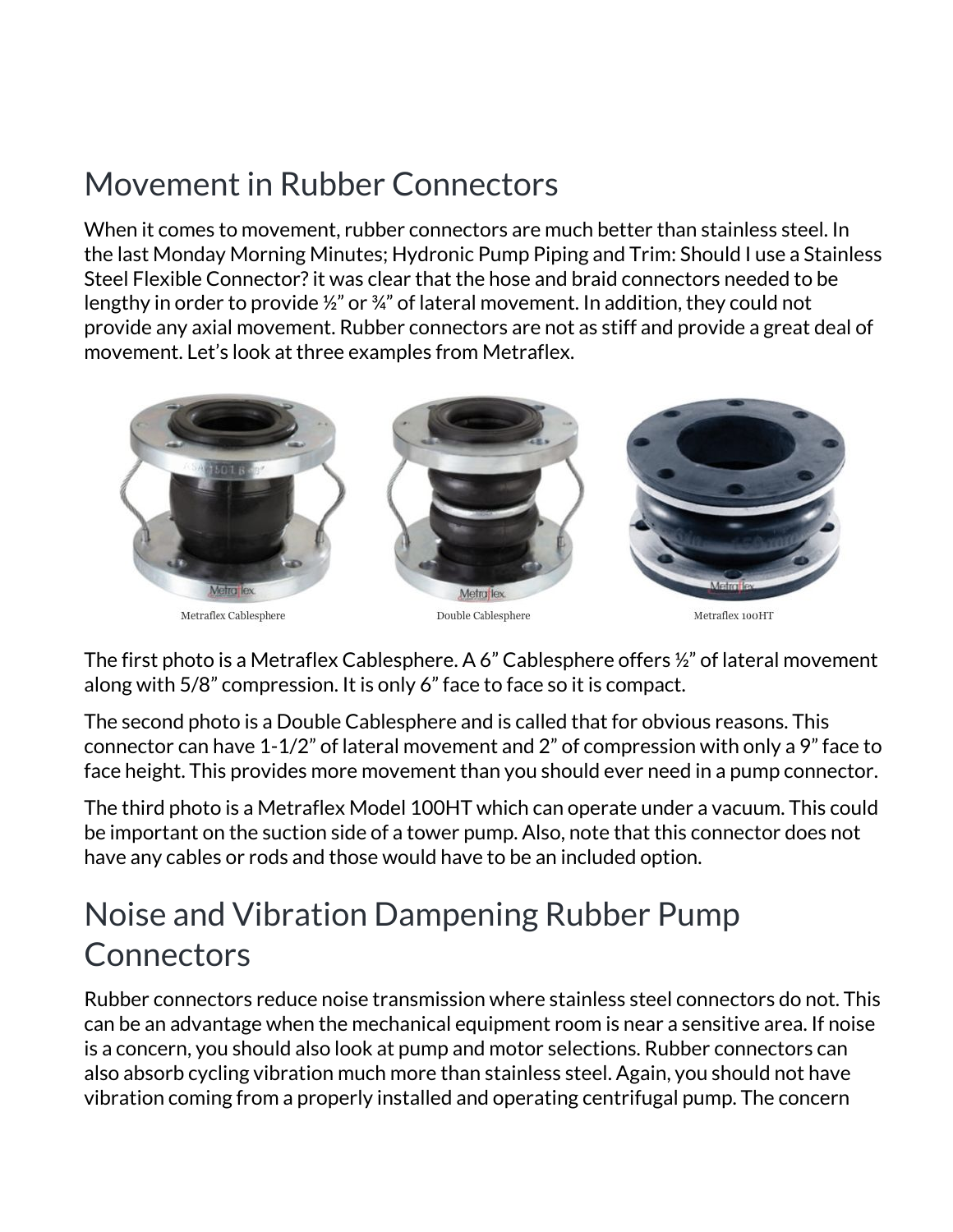

here would be the effect when something like a bearing starts to go bad. If the pump is near a sensitive area like a laser lab, vibration dampening could be an advantage.

## What is the Downside of Rubber Pump Connectors?

So far it seems that rubber connectors have all the advantages. What are we missing? There are three areas where the rubber pump connector may have a downside.

- 1. The first concern is installation. Rubber flexible connectors are not mechanically attached to the flanges. They rely on the flat or raised face mating flange to seat the rubber. Consult the manufacturer if you are using a grooved flange or PVC pipe. You should always specify the use of control rods or cables when using rubber pump connectors. Use them without the control units only if they are used as expansion joints with proper guides and anchors. There are also limitations when piped directly to a check valve.
- 2. The second concern is the life of the connector. Rubber connectors have a usable lifespan. Depending on the application, the lifespan could be 30 years or it could be 5 years. The Fluid Sealing Association recommends inspecting the rubber pump connectors starting after 5 years. If the connector is getting hard or brittle, it is time to replace it. Temperature affects the lifespan. Rubber pump connectors on heating pumps will not last as long as chilled water applications. Personally, I have no issues using these on centrifugal pump hydronic applications. When properly installed and regularly inspected, these connectors will give you a long lifespan.
- 3. The third concern is price. Last week I offered a couple of budget numbers on stainless steel hose and braid connectors. The Metra-Mini 6" Flex Connector low cost option had a budget price of \$250, while the Model SLP with more movement was \$500. The 6" Cablesphere has a budget price of \$500 while the 100HT Model is close to \$1,000. Obviously, in a world where low price matters, the short hose and braid connector is the low price leader and we see it used often.

### What is the Recommendation?

If the pipe is properly aligned and pipe expansion has been included in the engineering, flexible connectors may not even be needed unless the pump is on a vibration base. That being said, ASHRAE 2016 HVAC Systems and Equipment chapter 44 shows them and the 2015 ASHRAE HVAC Applications Manual chapter 48 suggests that they are valuable in reducing flange loading. We sell flex connectors with almost every pump. If you ask me for